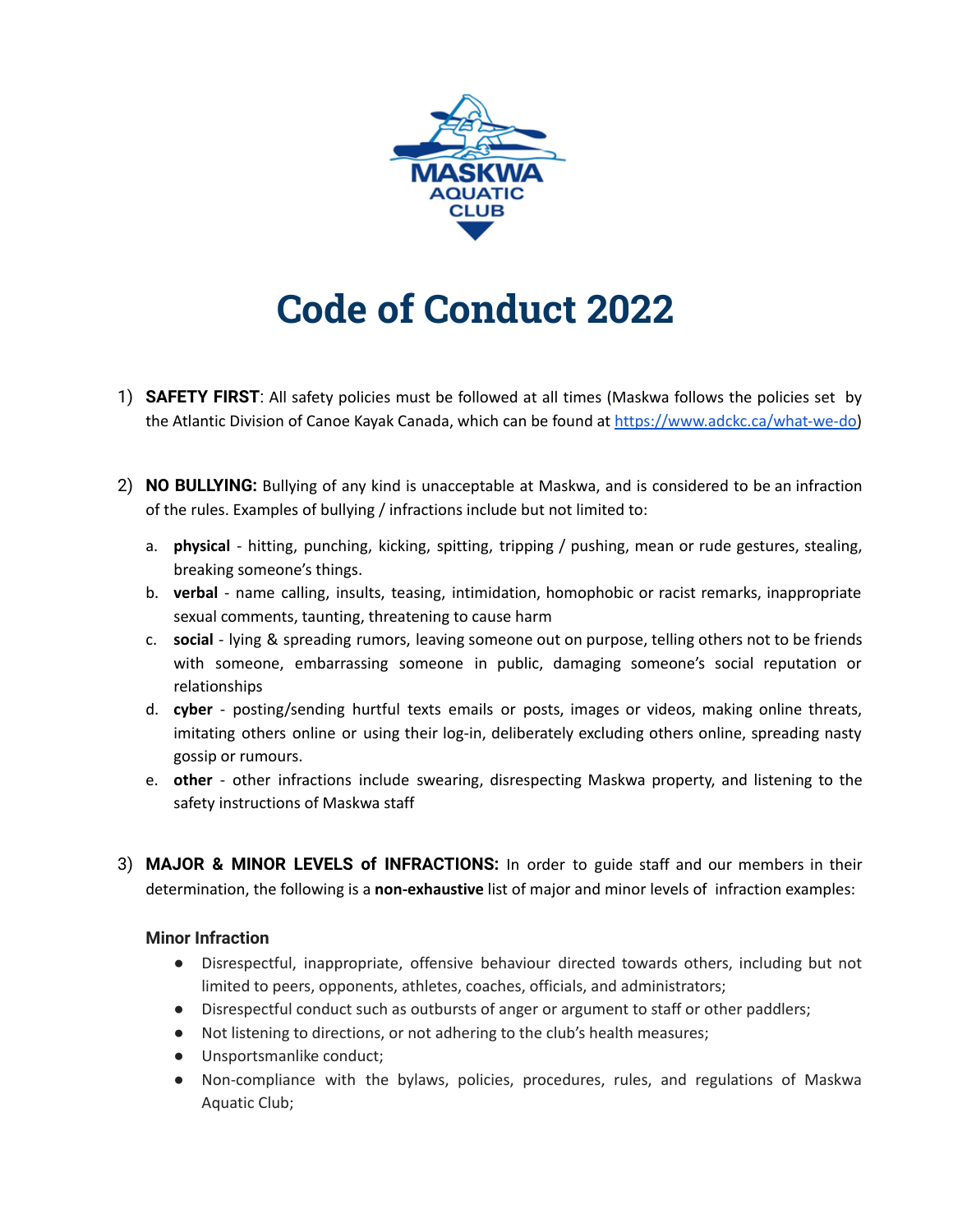## **Major Infraction**

- Repeated minor infractions;
- Verbal threats;
- Bullying: sexually oriented comments, racial or ethnic slurs, taunting about a person's body, attire, age, ethnic or religion. Sexual, ethnic, racial graffiti or other vandalism;
- Endangering a person's safety;
- Intent to cause or causing bodily harm;
- Any incident of hazing;
- Incidents of physical abuse;
- Behaviour that constitutes harassment, sexual harassment or sexual misconduct;
- Conduct that intentionally interferes with a competition or with any athlete's preparation for a competition;
- Pranks, jokes or other activities that endanger the safety of others;
- Conduct that intentionally damages Maskwa property, including but not limited to boats, docks, club house, paddles, grounds;
- Any use of alcohol or any other illicit substance by minors;
- Use of illicit drugs and narcotics;
- Intentional disregard of the by-laws, policies, procedures, rules and regulations of Maskwa Aquatic Club.
- 4) **CONSEQUENCES OF INFRACTIONS:** Parents / guardians will be notified of each and every infraction, so that every attempt can be made to correct behavior and ensure that all program participants have a safe and enjoyable summer. However, after three major infractions, the child will be removed from the program with no refund. Below are the specific steps that will be taken:

**Minor Infraction** *(Note: Code of Conduct Chair & Commodore to be copied on all email correspondence)*

- 1.  $1<sup>st</sup>$  Incident Email will be sent to notify parents. Child will be brought into the office to discuss their behavior with the Head Coach or Assistant Head Coach.
- 2.  $2^{nd}$  Incident Incident report will be filled out, an email will be sent to notify parents, and a phone call home. Child will be brought into the office to discuss their behavior with the Head Coach or Assistant Head Coach.
- 3. 3 nd Incident This is now considered a **major incident**. An incident report will be filled out, anemail will be sent to notify parents, and a phone call home will inform the parents that the person in question is now suspended from all activities at Maskwa. Length of suspension is subjected to the Code of Conduct Chair & Commodore's decision, with no reimbursements, refunds, or credits.

**Major Infraction** *(Note: Code of Conduct Chair & Commodore to be copied on all email correspondence)*

1.  $1<sup>st</sup>$  Incident (or 3rd incident of repeated minor infractions) – An incident report will be filled out, and email will be sent to notify parents, and a phone call home will inform the parents